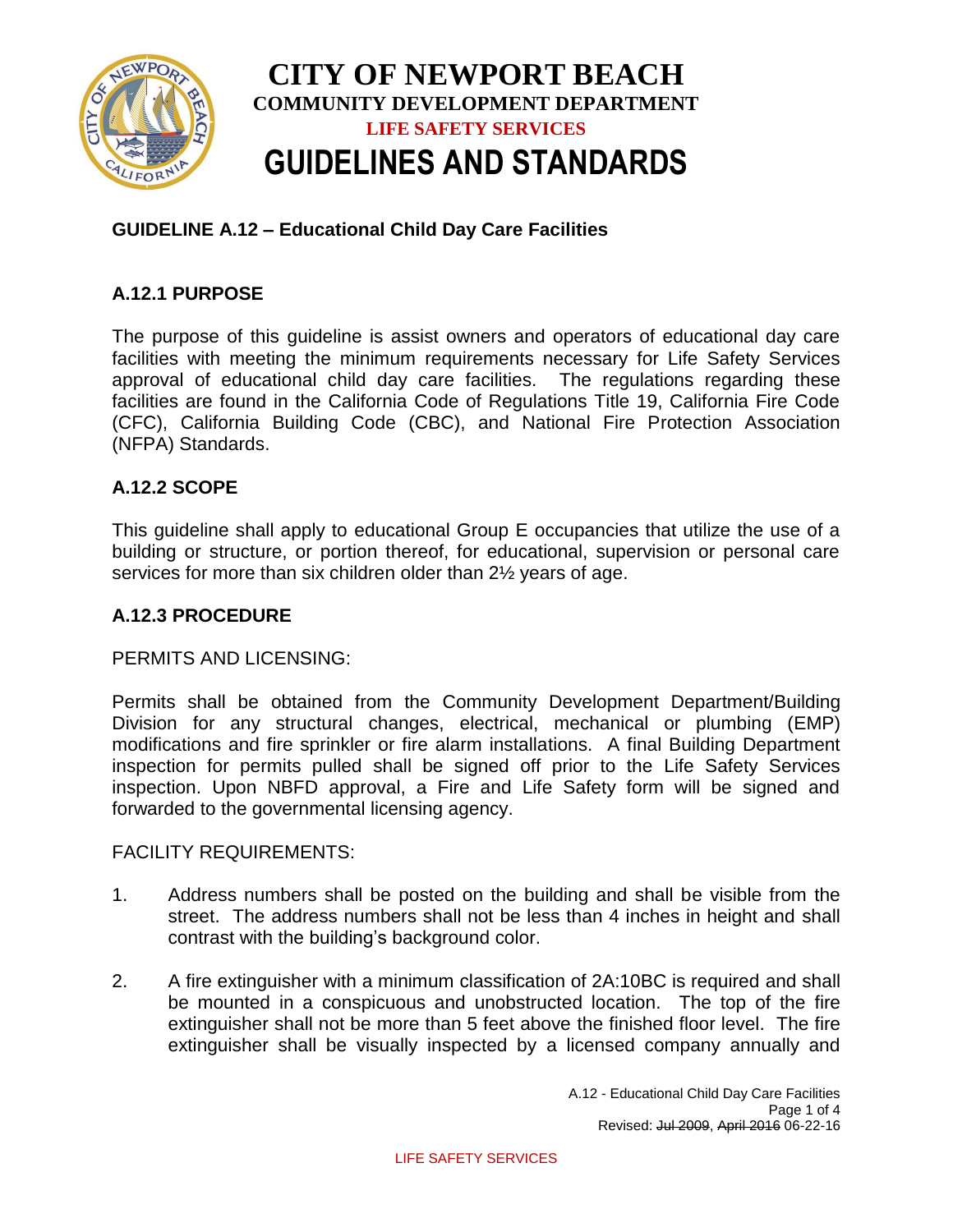every six years be serviced by a licensed company. A current service tag shall be attached to the fire extinguisher at all times.

- 3. A manual and automatic fire alarm system shall be provided in day care occupancies.
- 4. Fire alarm systems shall be monitored by a supervising station.
- 5. There shall be a minimum of two exits provided.
- 6. Exit doors shall provide a clear width of not less than 32 inches.
- 7. Exit door hardware shall be operable without the use of a key or special knowledge or effort.
- 8. Panic hardware is required when the occupant load is 50 or more. The door must swing in the direction of travel.
- 9. Illuminated exit signs are required at all exits. Self-luminous Tritium powered exit signs are permitted. Photo luminescent signs are not permitted
- 10. All exit pathways shall be illuminated at all times the building space is occupied and shall be provided with emergency power.
- 11. Corridors in day care facilities having an occupant load over 10 are required to be one-hour fire rated unless each classroom is provided with at least one door which exits directly to the exterior of the building.
- 12. All drapes, hangings, curtains, drops, and any other decorative materials, including Christmas trees, shall be made from a nonflammable material or shall be treated and maintained in a flame-retardant condition by means of a flameretardant solution or process approved by the Office of the State Fire Marshal.
- 13. Fire drills shall be conducted not less than once every calendar month. The day care manager shall prepare written procedures to be followed in case of fire or other emergency.

Such procedures should include the assignment of a responsible party to:

- Call the emergency phone number
- **Maintain order during evacuation**
- Removal of log book to call roll once evacuation area is reached
- **Posting of the below information is required:**
- **Emergency phone numbers**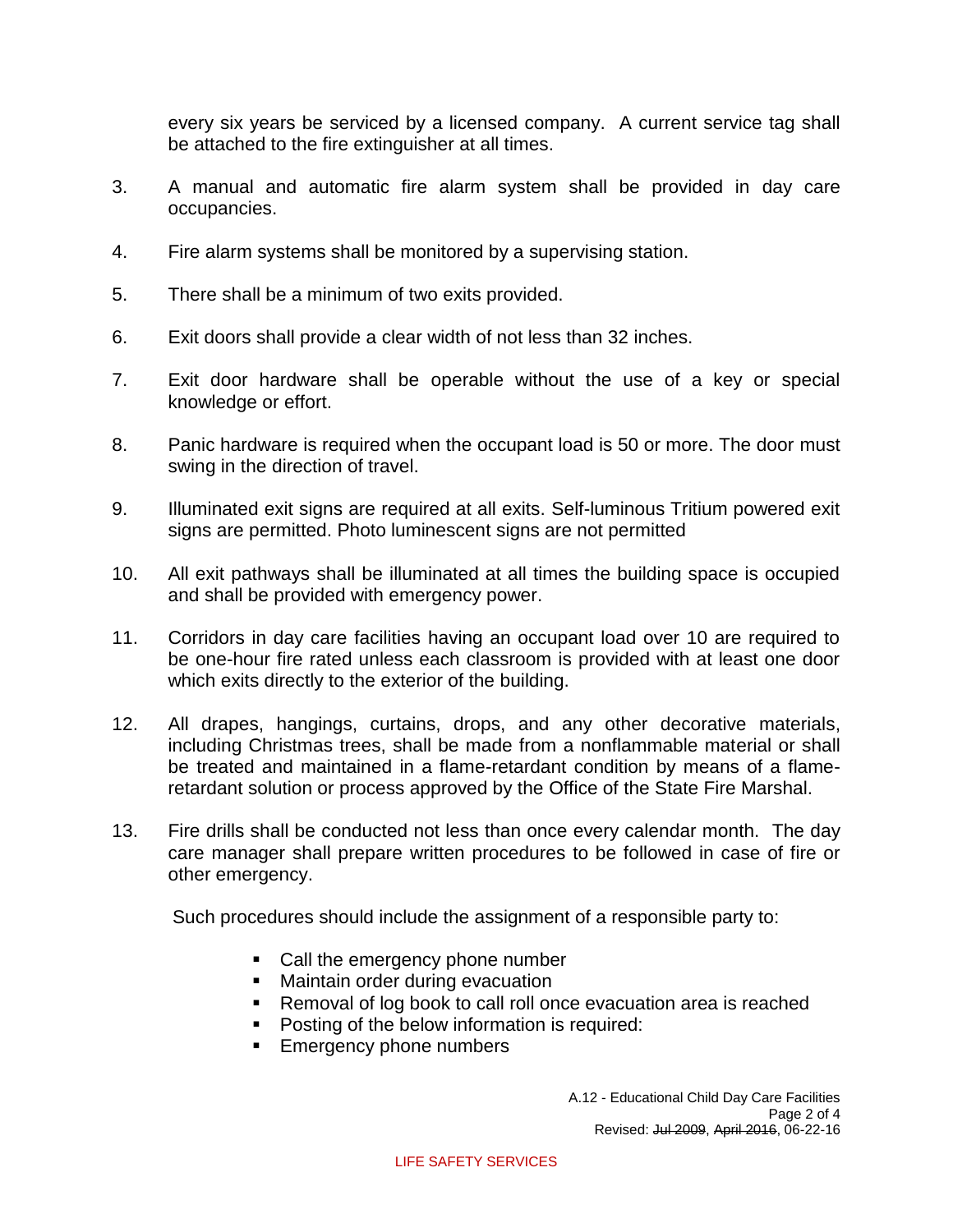• Posting of evacuation plan showing paths of exit travel

# REQUIRED CODE ANALYSIS:

- 1. Rooms in day care facilities shall not be located above or below the first story unless one of the exceptions is met in the CBC Section 442.4.
- 2. Maximum allowable size of a child day care area within a building shall comply with CBC Section 503 and Table 503. An evaluation is required if the space exceeds 9,500 square feet.
- 3. For buildings having uses in addition to day care: If a building or portion of a building contains two or more occupancies or uses, it must comply with CBC Section 508 and Table 508.3.3 regarding occupancy separations.
- 4. The occupancy load factor for day care use is 35 square feet per occupant. This establishes the maximum occupant load for the area; it may not be the same as the number of children the facility wishes to care for.
- 5. Day care facilities shall front directly on a public street or an exit discharge not less than 20 feet in width. The exit discharge to the public street shall be a minimum 20-foot-wide right-of-way, unobstructed and maintained only as access to the public street. At least one required exit shall be located on the public street or on the exit discharge.
- 6. Every room with an occupant load of 300 or more shall have one of its exits or exit-access doorways lead directly into a separate means of egress system.
- 7. A day care facility may be fenced and gates may be equipped with locks, provided that safe dispersal areas based on 3 square feet per occupant are located between the school and the fence. The required safe dispersal areas shall not be located less than 50 feet from school buildings.
- 8. An automatic fire sprinkler system shall be provided if the overall area of the child day care facility exceeds 20,000 square feet or if the facility is not on the ground level. (Fire sprinklers are required for all newly constructed buildings over 5,000 square feet.)
- 9. Day care facilities shall meet the construction requirements per CBC Chapter 6.
- 10. Plumbing facilities shall be in accordance with the California Plumbing Code Table 4-1.